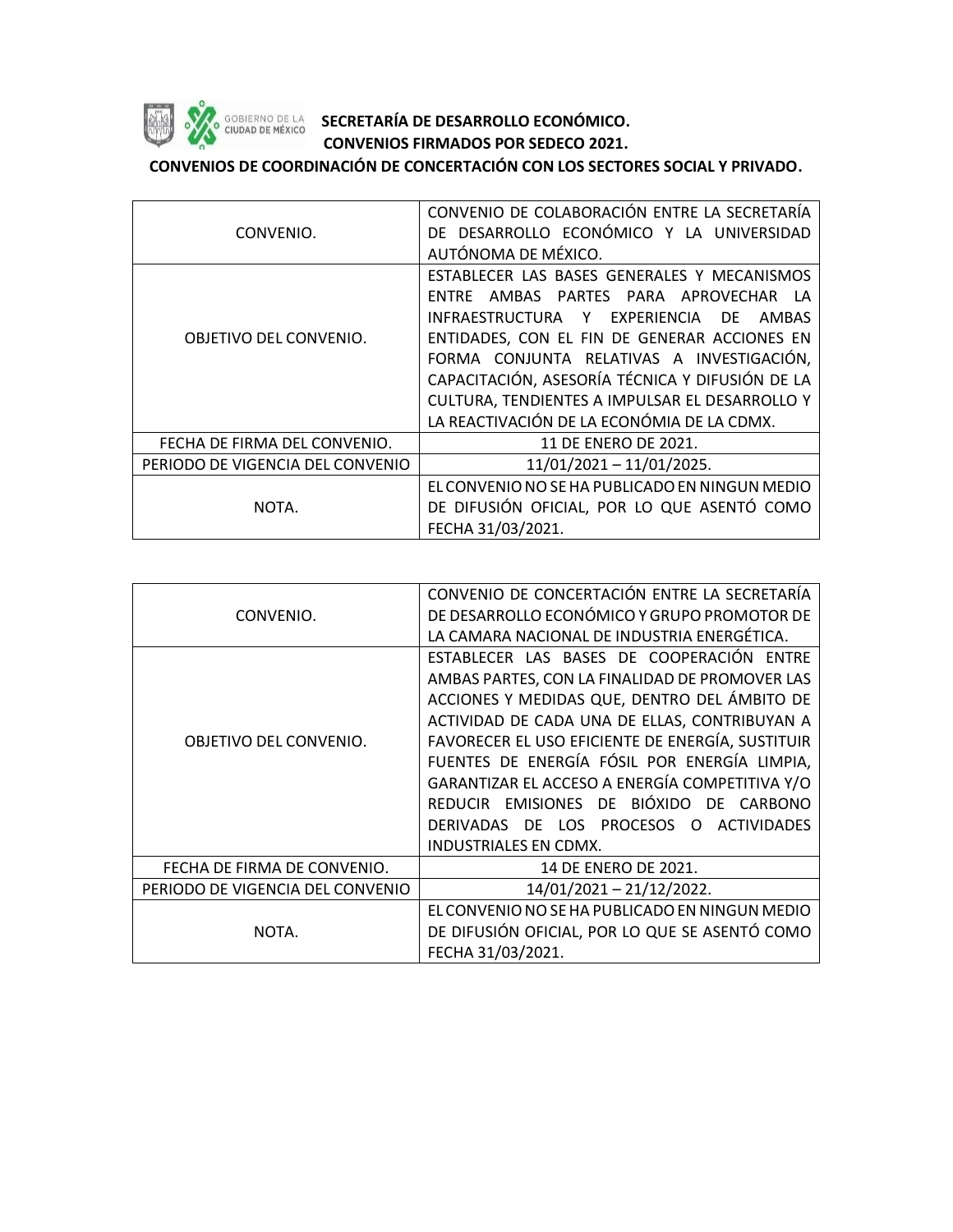

## SOBIERNO DE LA **SECRETARÍA DE DESARROLLO ECONÓMICO. CONVENIOS FIRMADOS POR SEDECO 2021.**

**CONVENOS DE COORDINACIÓN DE CONCERTACIÓN CON LOS SECTORES SOCIAL Y PRIVADO.**

|                                  | CONVENIO DE CONCERTACIÓN DE ACCIONES ENTRE LA              |
|----------------------------------|------------------------------------------------------------|
| CONVENIO.                        | SECRETARÍA<br>ECONÓMICO<br>DESARROLLO<br>DE a<br>Υ         |
|                                  | VIEMOTIONS. S.A. DE C.V.                                   |
|                                  | ESTABLECER LAS BASES DE COLABORACIÓN ENTRE                 |
|                                  | AMBAS PARTES, CON EL PROPOSITO DE EJECUTAR                 |
|                                  | ACCIONES DE MANERA COORDINADA, TENDIENTES A                |
|                                  | PROMOVER LA MODERNIZACIÓN E INNOVACIÓN                     |
|                                  | TECNOLOGÍCA E INCENTIVAR EL USO DE TECNOLOGÍAS,            |
|                                  | CAPACITACIÓN Y ASISTENCIA TÉCNICA ENTRE LOS                |
| OBJETIVO DEL CONVENIO.           | LOCATARIOS, OFERENTES Y DEMÁS TRABAJADORES DE              |
|                                  | LOS MERCADOS PUBLICOS DE LA CDMX, MEDIANTE SU              |
|                                  | INGRESO AL COMERCIO ELECTRÓNICO, A TRAVES DEL              |
|                                  | SITIO O CLUSTER DE VIEMOTIONS QUE SERÁ                     |
|                                  | DENOMINADO "MI MERCADO EN CASA" Y SU SERVICIO              |
|                                  | DE ENVÍOS A DOMICILIO.                                     |
| FECHA DE FIRMA DEL CONVENIO.     | 04 DE FEBRERO DE 2021.                                     |
| PERIODO DE VIGENCIA DEL CONVENIO | $04/02/2021 - 04/02/2022$ .                                |
| NOTA.                            | EL CONVENIO NO SE HA PUBLICADO EN NINGUN MEDIO             |
|                                  | DE DIFUSIÓN OFICIAL, POR LO QUE SE ASENTÓ COMO             |
|                                  | FECHA 31/03/2021. ASIMISMO SU VIGENCIA ES                  |
|                                  | INDEFINIDA POR<br><b>QUE</b><br>APARTADO<br>LO<br>EN<br>EL |
|                                  | CORRESPONDIENTE SE ASENTÓ LA FECHA 04/02/2022.             |

| CONVENIO.                        | CONVENIO DE COLABORACIÓN ENTRE EL INSTITUTO<br>POLITÉCNICO NACIONAL Y LA SECRETARÍA<br>DF |
|----------------------------------|-------------------------------------------------------------------------------------------|
|                                  | DESARROLLO ECONÓMICO.                                                                     |
| OBJETIVO DEL CONVENIO.           | ESTABLECER LAS BASES Y MECANISMOS<br>DF.                                                  |
|                                  | COLABORACIÓN ENTRE AMBAS PARTES, PARA LOGRAR                                              |
|                                  | EL MÁXIMO APROVECHAMIENTO DE SUS RECURSOS                                                 |
|                                  | HUMANOS, MATERIALES Y FINANCIEROSEN<br>EL.                                                |
|                                  | <b>ACCIONES</b><br>DESARROLLO<br>DE -<br><b>RELATIVAS</b><br>A                            |
|                                  | INVESTIGACIÓN, CAPACITACIÓN, ASESORÍA TÉCNICA Y                                           |
|                                  | DIFUSIÓN DE LA CULTURA, EN FAVOR DE LOS                                                   |
|                                  | EMPRENDEDORES Y EMPRESAS DE LA CDMX.                                                      |
| FECHA DE FIRMA DEL CONVENIO.     | 17 DE MARZO DE 2021.                                                                      |
| PERIODO DE VIGENCIA DEL CONVENIO | 17/03/2021 - 17/03/2024.                                                                  |
| NOTA.                            | EN EL CONVENIO NO SE HA PUBLICADO EN NINGUN                                               |
|                                  | MEDIO DE DIFUSIÓN OFICIAL, POR LO QUE SE ASENTÓ                                           |
|                                  | COMO FECHA 31/03/2021.                                                                    |